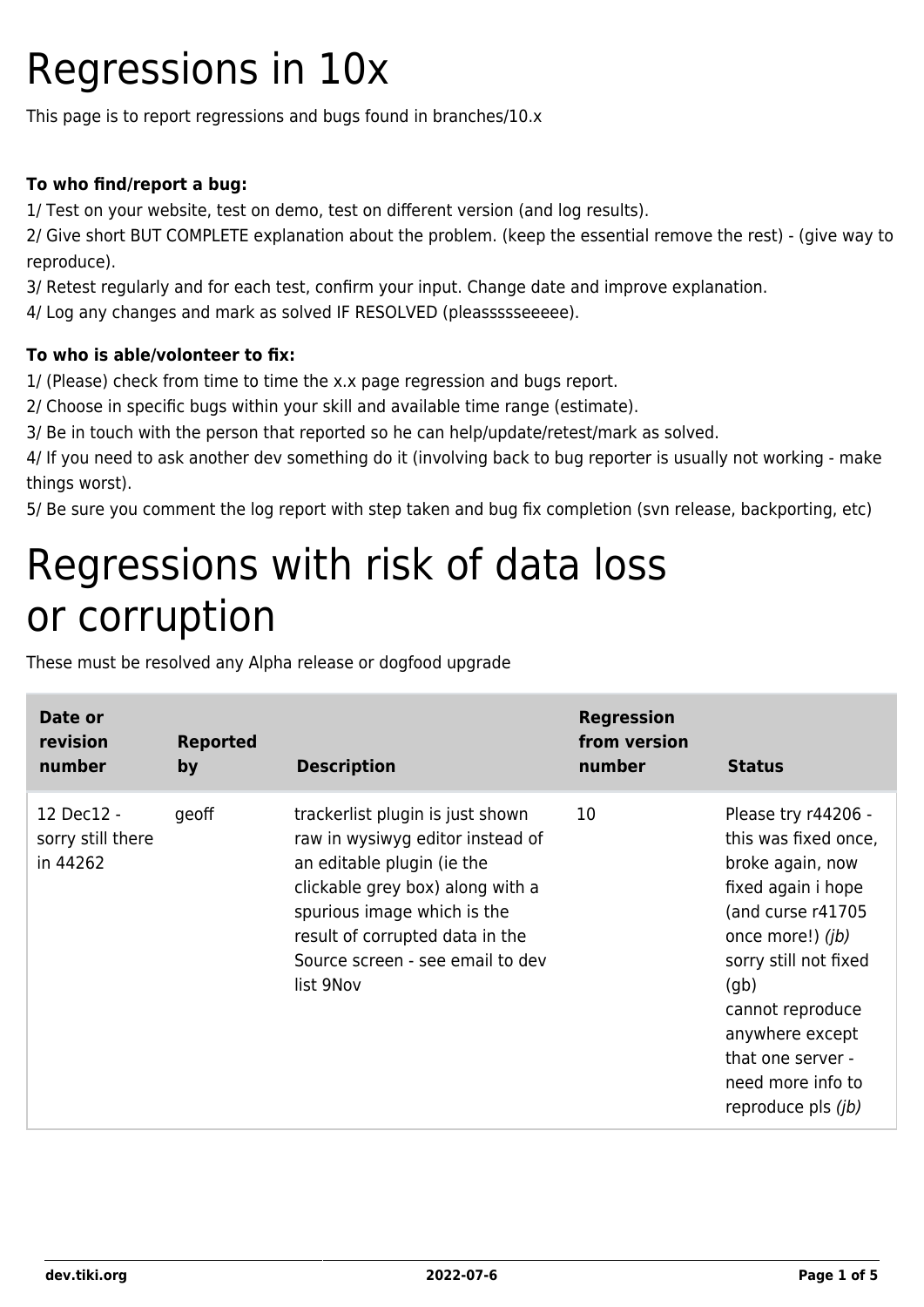# Regressions with security issues

| Date or<br>revision<br>number              | <b>Reported</b><br>by    | <b>Description</b>                                                                                                                                                                                                                                                                                                                                                                                                                                                                                                            | <b>Regression</b><br>from version<br>number | <b>Status</b>          |
|--------------------------------------------|--------------------------|-------------------------------------------------------------------------------------------------------------------------------------------------------------------------------------------------------------------------------------------------------------------------------------------------------------------------------------------------------------------------------------------------------------------------------------------------------------------------------------------------------------------------------|---------------------------------------------|------------------------|
| Date or<br>revision<br>number goes<br>here | Reported by<br>goes here | Description (ideally with a link to issue on<br>demo.tiki.org/10x/) goes here                                                                                                                                                                                                                                                                                                                                                                                                                                                 | version number<br>goes here                 | Status<br>goes<br>here |
| 11 Mar 2013                                | <b>Bsfez</b>             | Permission are wrongly applied on search<br>result when category differs from global. If<br>global perms for "Can view trackers"<br>(tiki p view trackers)" are not check but<br>category same perm is check a user will see<br>tracker's items will not be able to perform a<br>search including those items (results say "No<br>pages matched the search criteria"). If global<br>perm is check and categor is uncheck, the user<br>won't be able to view the items but able to see<br>"forbidden data" in a search result. | T10 and Trunk                               |                        |

### Regressions which prevent the installation or upgrade

| Date or revision<br>number           | <b>Reported by</b>       | <b>Description</b>                                                               | <b>Regression from</b><br>version number | <b>Status</b>       |
|--------------------------------------|--------------------------|----------------------------------------------------------------------------------|------------------------------------------|---------------------|
| Date or revision<br>number goes here | Reported by<br>goes here | Description (ideally with a link<br>to issue on demo.tiki.org/10x/)<br>goes here | version number goes<br>here              | Status goes<br>here |

### Regressions related to the installation or upgrade

| Date or revision |                                       | <b>Regression from version</b> |               |
|------------------|---------------------------------------|--------------------------------|---------------|
| number           | <b>Reported by Description number</b> |                                | <b>Status</b> |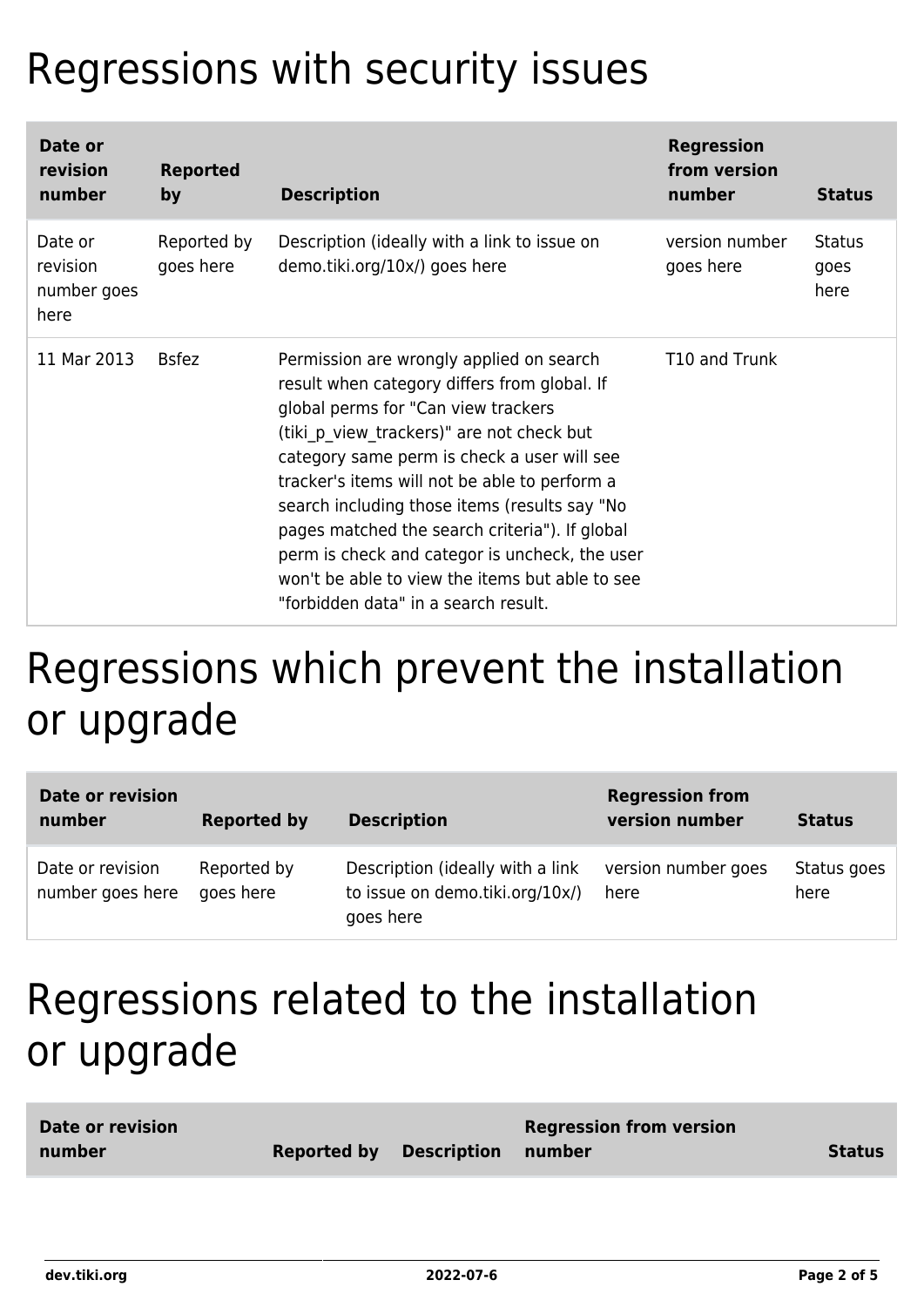# General regressions

| Date or<br>revision<br>number | <b>Reported</b><br>by | <b>Description</b>                                                                                                                                                                                                                                                                                                                            | <b>Regression</b><br>from<br>version<br>number | <b>Status</b>                                                                                                                                                                                   |
|-------------------------------|-----------------------|-----------------------------------------------------------------------------------------------------------------------------------------------------------------------------------------------------------------------------------------------------------------------------------------------------------------------------------------------|------------------------------------------------|-------------------------------------------------------------------------------------------------------------------------------------------------------------------------------------------------|
| 23 Nov<br>12                  | <b>Bsfez</b>          | I have a random error with "trackerfield_starts. I have NEVER used<br>this type field on this Tiki but still the error showup from time to time.<br>Tody i catch the error on a wiki page i use for template that doesn't<br>contain anything tracker (not module or plugin) but fields references.<br>$\pmb{\times}$<br>$\pmb{\mathfrak{S}}$ | Tiki 9 and<br>Tiki10                           |                                                                                                                                                                                                 |
| 25 Nov<br>12                  | <b>Bsfez</b>          | I have duplicate comment field and button on Next. I have hard time<br>to reproduce but it seams that having both "New Comment" and<br>"Reply" button active while already writing a comment lead to this<br>duplication.<br>https://next.tiki.org/blogpost440-User-Login-Did-You-Know#comments<br>$\pmb{\times}$<br>$\mathbf{\Theta}$        | Tiki 9 and<br>Tiki10                           |                                                                                                                                                                                                 |
| 28 Nov<br>12                  | <b>Bsfez</b>          | While entering data in the present table on Dev i was previsously able<br>to add carriage return (shift-return) inside a cell (look previous input).<br>It is not working anymore.                                                                                                                                                            | Tiki10                                         |                                                                                                                                                                                                 |
| 30 Nov<br>2012                | marclaporte           | http://doc.tiki.org/Check is not redirecting to<br>http://doc.tiki.org/Server+Check even though there is a page alias<br>Same for http://doc.tiki.org/Menus which should go do<br>http://doc.tiki.org/Menu (jb)                                                                                                                               |                                                | Ok, it's a<br>bug that<br>happens<br>when an<br>alias leads<br>to two<br>pages. Tiki<br>ideally<br>should offer<br>a link to<br>both, like it<br>does when<br>you try to<br>edit such a<br>page |
| 16 Dec<br>2012                | arild                 | Tracker modified watching doesn't work. Added a TrackerList plugin,<br>with a watch button. Activating watch and adding a new tracker item,<br>does not send an email                                                                                                                                                                         |                                                | Clarification<br>is required<br>(4/02/13)                                                                                                                                                       |
| 11 Feb<br>13                  | <b>Bsfez</b>          | Some help text are displayed in the wrong language on demo10x $\times$                                                                                                                                                                                                                                                                        | Tiki10                                         |                                                                                                                                                                                                 |
| 11 Feb<br>13                  | <b>Bsfez</b>          | Side by side translation is broken on T9 and T10 if wysiwyg is<br>selected. The HARD thing (beside forbidding non-hitech use) is that<br>switching to wiki won't help as you won't be able to save (all buttons<br>gone). $\vert x \vert$                                                                                                     | Tiki9 & 10                                     |                                                                                                                                                                                                 |
| 19 Feb<br>13                  | <b>Bsfez</b>          | Colorbox plugin is broken. Title, Filename (i guess description too)<br>are not displayed http://show.tiki.org/10x/colorbox+test                                                                                                                                                                                                              | Tiki9 & Tiki<br>10                             |                                                                                                                                                                                                 |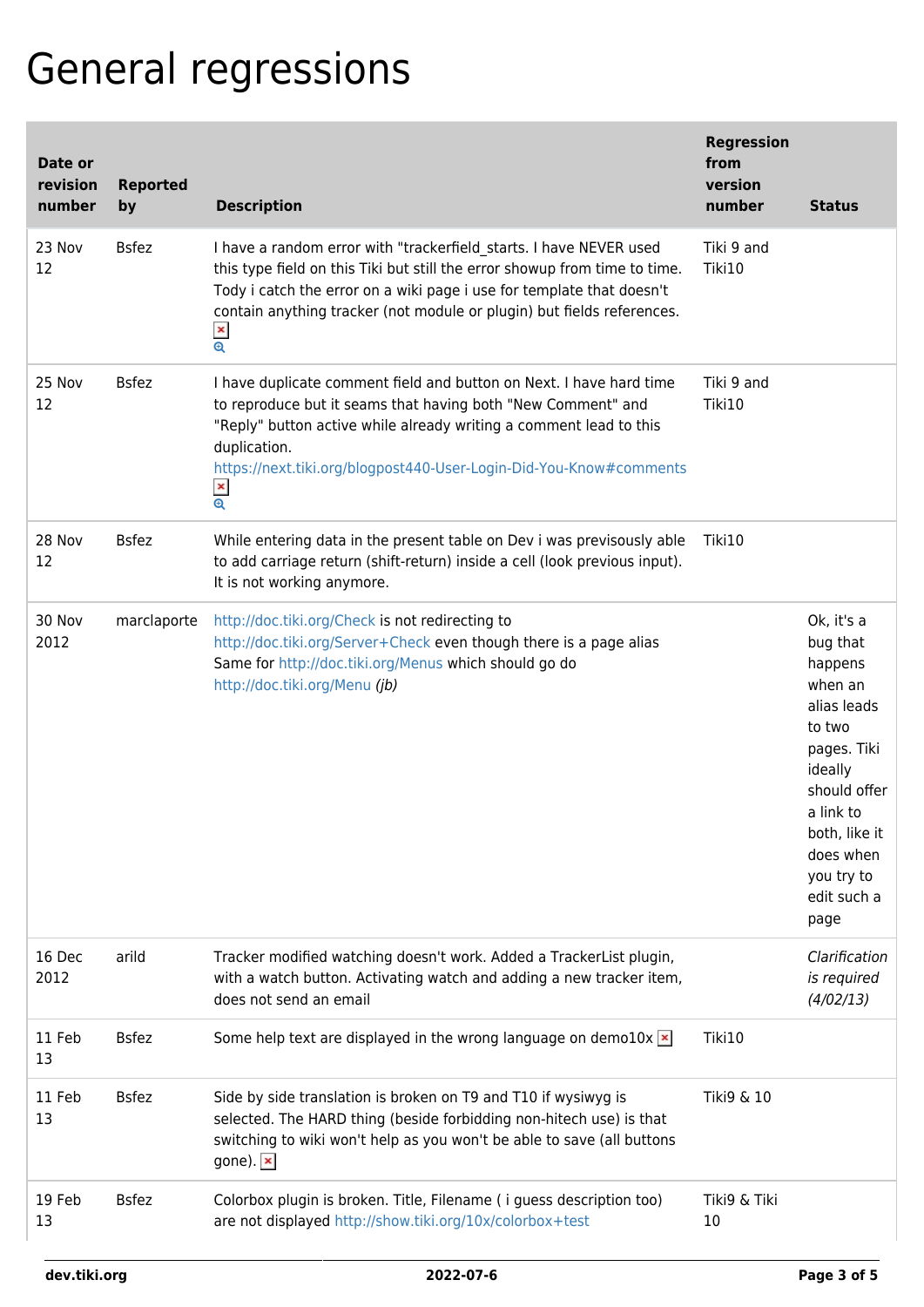| Date or<br>revision<br>number | <b>Reported</b><br>by | <b>Description</b>                                                                                                                                                                                                                                                                                                                                                                  | <b>Regression</b><br>from<br>version<br>number | <b>Status</b> |
|-------------------------------|-----------------------|-------------------------------------------------------------------------------------------------------------------------------------------------------------------------------------------------------------------------------------------------------------------------------------------------------------------------------------------------------------------------------------|------------------------------------------------|---------------|
| 19 Feb<br>13                  | <b>Bsfez</b>          | In tracker, switching text area field from wysiwyg to non-wysiwyg<br>corrupt all the fields in all the items. Not sure it can be solved quickly,<br>but we should definitely add a big warning !                                                                                                                                                                                    | Tiki 10                                        |               |
| 19 Feb<br>13                  | <b>Bsfez</b>          | In http://show.tiki.org/10x/tracker3 (now totally corrupted) i tested<br>wysiwyg in tracker text area fields. It was working just fine when i<br>tested on the 31/01/13. I came across today and space were<br>displayed on all the items " " Can't find a commit about it but<br>may be someone has an idea about the change?                                                      | Tiki10                                         |               |
| 19 Feb<br>13                  | <b>Bsfez</b>          | In tracker when using wysiwyg for text area and tracker field<br>"dynamic list" changing page/item display a warning "Are you sure<br>you want to navigate away from this page ?" even if nothing was<br>edited/changed (even if i don't click the edit tab) - Note : If the<br>preference (tiki preferences) "feature wiki save draft". When feature<br>is "n" i have less warning | Tiki10                                         |               |
| 19 Feb<br>13                  | <b>Bsfez</b>          | In tracker when using wysiwyg for text area the value weight and<br>height (could be others) are not applied                                                                                                                                                                                                                                                                        | Tiki10                                         |               |
| 20 Feb<br>13                  | marclaporte           | same row issue                                                                                                                                                                                                                                                                                                                                                                      | Tiki9                                          |               |
| 31 Jan 13                     | marclaporte           | maketoc encoding                                                                                                                                                                                                                                                                                                                                                                    |                                                |               |
| 6 Mars<br>13                  | <b>Bsfez</b>          | Cascading dynamic list field in tracker is broken again. It is not<br>anymore possible to select a value from a dynamic list field to display<br>the value of a second dynamic list. Only the first one is displayed<br>properly, the second dropdown is empty. It has been fixed in Tiki6                                                                                          | Tiki9 & 10                                     |               |
| 14 March<br>13                | Geoff<br>(eromneg)    | Files field in trackers does not reliably allow a file (PDF tested) to be<br>uploaded using either the simple 'browse' method or the 'drag and<br>drop' method. Upload starts and then hangs at about 90%                                                                                                                                                                           | broken in<br>Tiki 10.1<br>might be<br>earlier  |               |

#### Not possible to import an exported tracker

Go to Trackers / Import from CSV Paste the following

```
CSV raw data
itemId,status,created,lastModif,"the header field -- 1","the text field -- 2","numeric field -
- 3","the text area field -- 4","static text -- 5",
1,o,1351363726,1351363726,"","the text","123","The text area","",
2,o,1351363774,1351363774,"","123","1.0","sasa","",
3,o,1351453577,1351453577,"","121212","212121","fhdsakjfashlkhfsda",
```
results in - Error: Invalid data provided